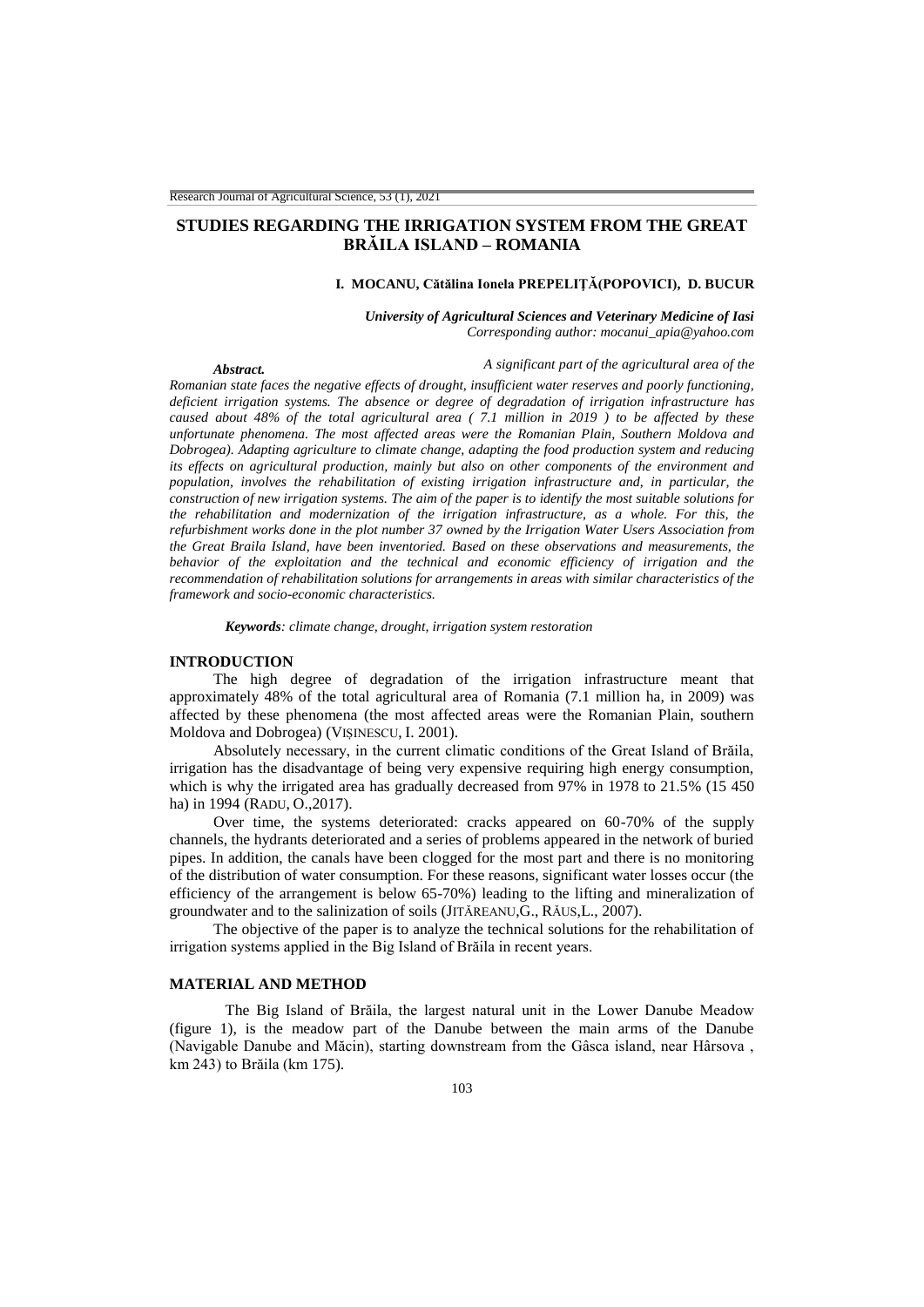

Fig. 1 Big Island of Brăila (satellite image Modis Aster)

Within Romania, the Big Island of Brăila is located in the southeast, being the administrative part of Brăila County (figure 2).



Fig. 2 The Big Island of Brăila, geographical location

Within the county, the Great Island of Brăila is located in the eastern part (figure 3), being comprised between the following coordinates: • 44<sup>0</sup> 44 'and 45<sup>0</sup> 30' latitude N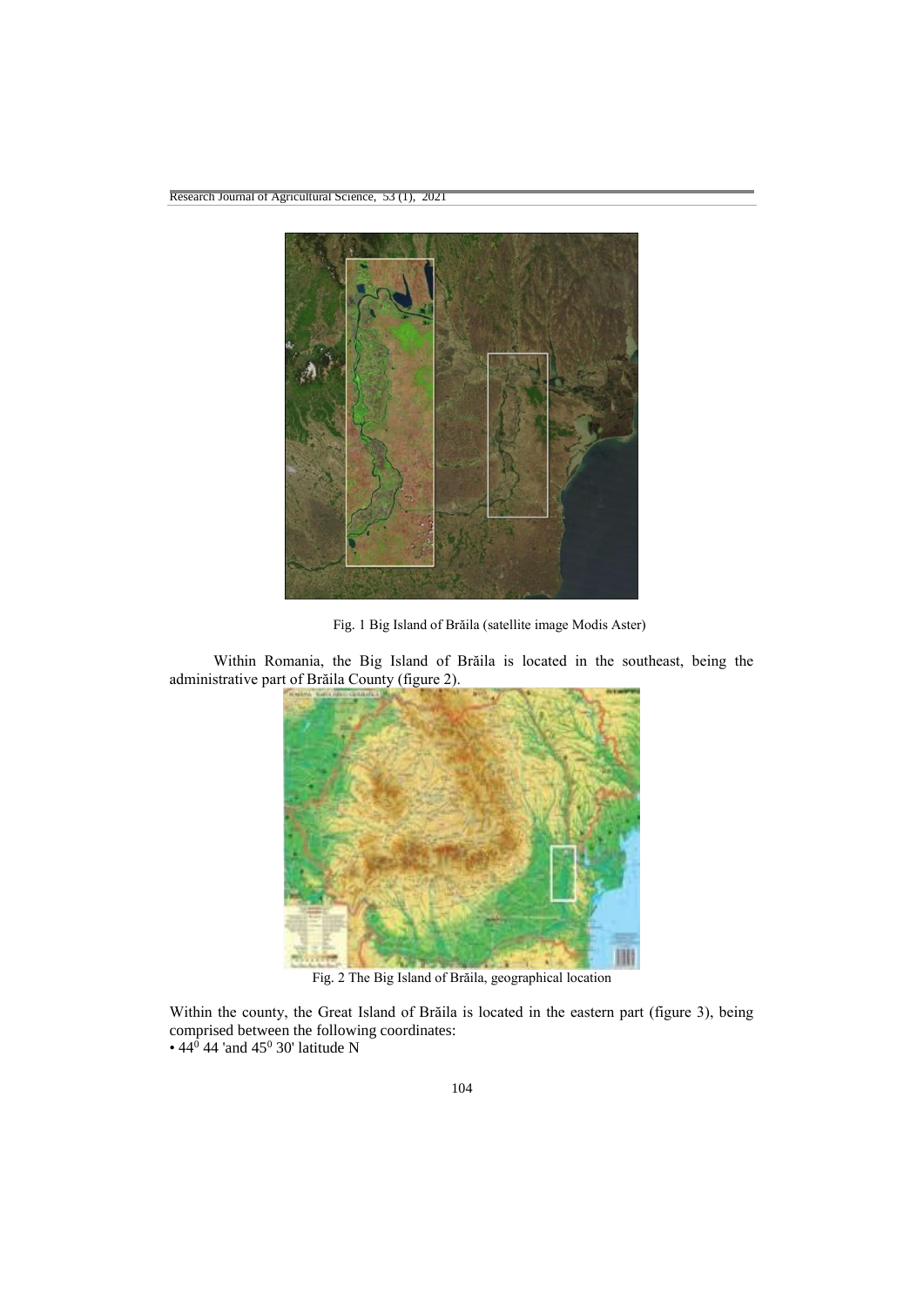• 27°04' and 28°10' length E



Fig. 3 The Big Island of Brăila within Brăila County

## **Research area**

Plot number 37 (figure 4), represents the surface served by a pressure pumping station, owned by the Organization of Irrigation Water Users from the Island of Brăila.



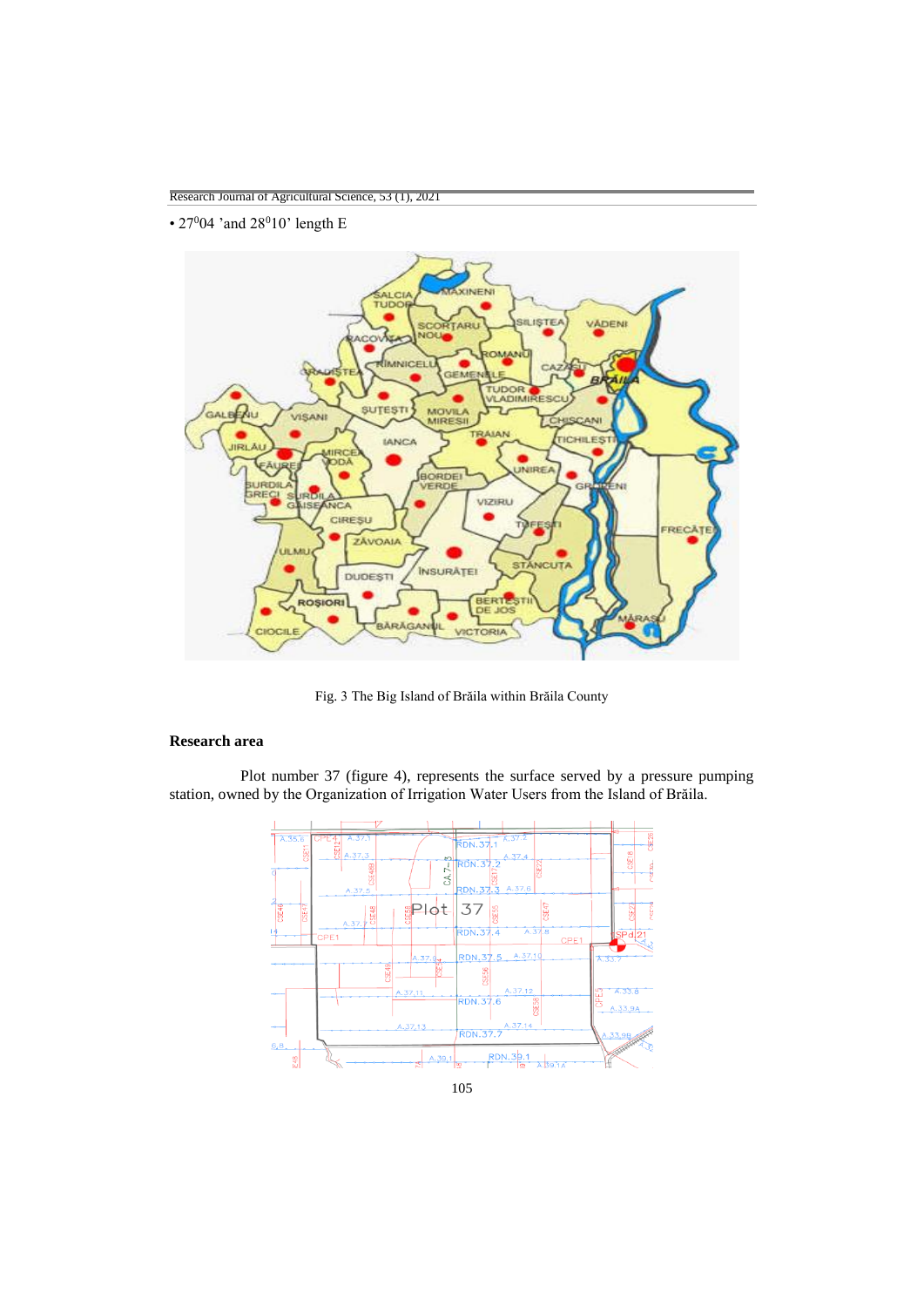

Fig. 4 Hydrotechnical scheme of the Plot arrangement 37

Irrigation plot number 37 is located on the territory of Frecăţei commune and serves an area of 1920 ha in the farms - Țăcău, Frecăţei, Vulturu and Băndoiu.

From a climatic point of view, the area where the Great Island of Brăila is located, is part of a dry steppe climate, with hot dry summers and cold winters, low rainfall with long periods of drought, sometimes over 30 days, in the interval April-September, with temperatures above 22°C in July, with maximum precipitation at the end of spring and minimum precipitation during winter. The average annual temperature is between 0 and  $11^{\circ}$ C.

The coldest month is January (the average monthly temperature is between -2 and - 5°C), and the warmest period is in July-August, the average regularly exceeding 25°C. The estimated frost depth according to STAS 6054/1977 is 90 cm from the soil surface. The aridity index is 22.

In the sector of the Big Island of Brăila, there are climatic influences of the climatic province of transition from the Mediterranean to the continental one, with mild winters and warm summers. In general, the climate is continental, with an island intercalation of a meadow and pond climate.

Precipitation is quite low, so that the annual average is below 450 mm and their distribution is quite uneven, long periods of drought that can exceed 30 days, occur in late spring and early autumn.

Precipitation falls mainly in windy periods (75%), in calm periods only 25% of precipitation falls.

The potential evapotranspiration has values up to 700 mm and exceeds on average by 200-300 mm annually the size of precipitation, indicating a deficient water regime.

Early frosts appear in late September, often in October, and the latest are in April and even May.

The wind has a frequency of 75% of the days of the year, and in 25% there are calm days.

Hot and dry winds often exacerbate aridity during the summer by diminishing crop production. In summer, the Austrian blows, a warm wind that brings drought.

The need for irrigation is indisputable, given that in all months of the vegetation period registers a deficit of humidity, culminating with the months of July and August, when critical phases are registered at most of the crop plants.

### **Pipeline network and plot pumping stations 37**

a) The existing situation before rehabilitation

The interior irrigation arrangement of plot 37 consists of pressure stations. The pressurization stations take water from the CA7-3 supply channel, which is fed through the CA7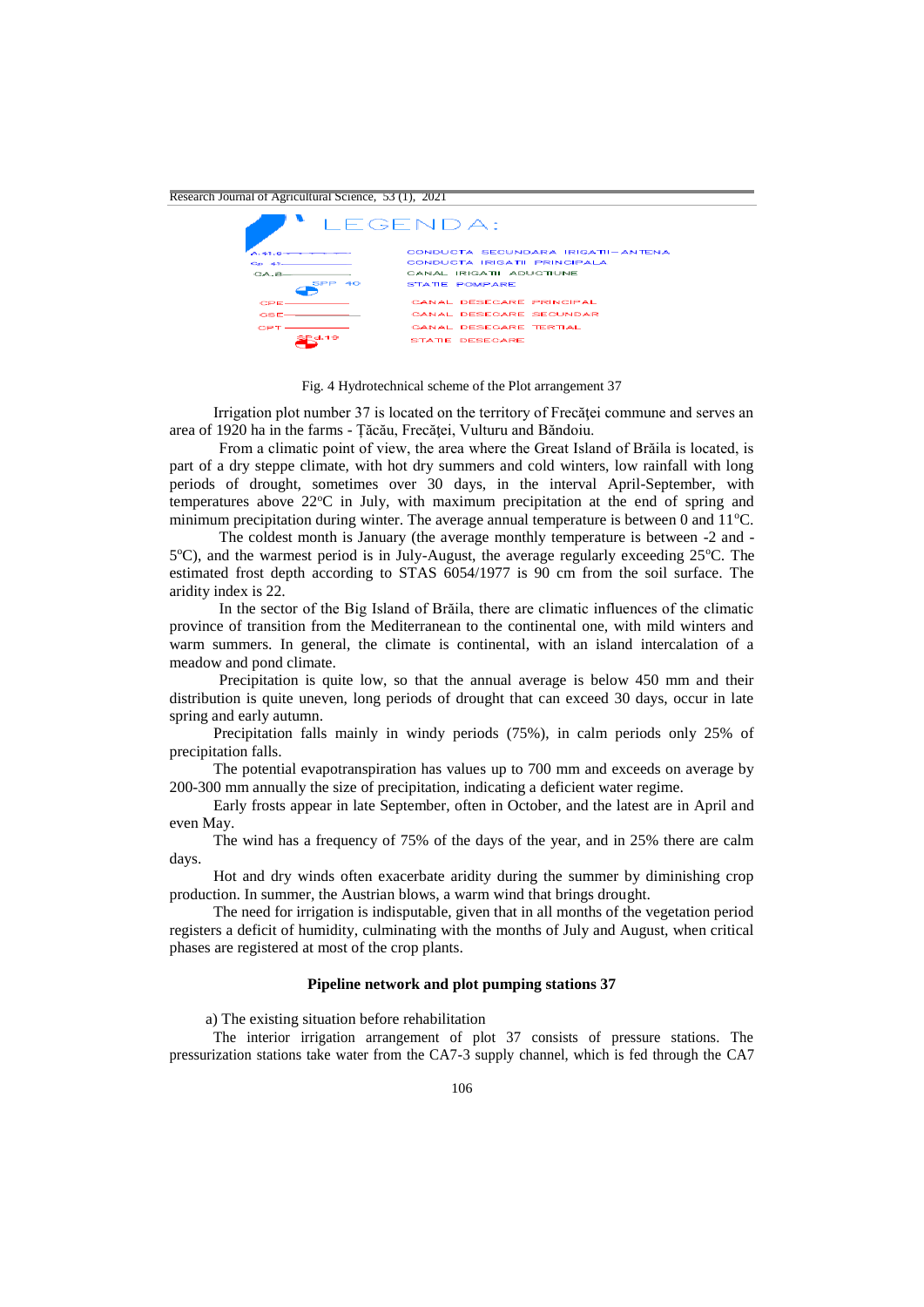channel from the SPR Titcov Dig pumping station, located on the left bank of the Măcin arm (Old Danube).

The irrigation arrangement of plot 37 serves an important arable land of the farms 23 Ţăcău, 24 Frecaţei, 25 Vulturul and 26 Băndoiu.

Plot 37 has a gross area of 1920 ha and a net irrigable area of 1710 ha.

The pipeline network is located on a gross area of 1920 ha, being fed from the Danube River, through the SPR Titcov Dig pumping station, located on the left bank of the Macin arm (Old Danube).

The existing network of buried pipes, which constitutes the antenna network of plot 37, comprises 31,737 km of asbestos-cement pipes with diameters of 125, 150, 200, 250 and 300 mm.

The network of buried pipes consists of 14 antennas: A1, A1a, A2, A2a, A3, A3a, A4, A4a, A5, A5a, A6, A6a, A7, A7a, provided with 455 hydrants Dn 100 mm.

The antennas are located at distances of approx. 650 m from each other.

All antennas have the possibility to be alternately supplied from the pumping station to which they are connected. Hydrants are placed on the antennas at intervals of 72 m from each other, except for the hydrant at the upstream end which is located 36 m from the end of the antenna.

The plot is designed for the sprinkler watering method, initially dimensioned for the use of IIAM-17 sprinkler irrigation systems, which had 17 sprinklers. The functionality for the batteries of two installations was taken into account, the sizing being done at the flow rates necessary for them.

The network of buried pipes suffered damage consisting mainly of breaking, tearing and decommissioning of all hydrants.

In all the existing hydrants, the rupture of the hydrants itself was found, and in some hydrants, the upper branch of the underground roofs was also damaged.

The research method is similar to that of technical expertise for irrigation systems.

The field research analyzed the rehabilitation of the components of the irrigation system from Plot number 37, in order to recommend the rehabilitation solutions for arrangements in areas with similar characteristics of the framework and socio-economic characteristics.

### **RESULTS AND DISCUSSIONS**

Rehabilitation works on the network of pipes and hydrants took into account:

- restoring the functionality of the existing antennas by restoring the pipe sections in the area of the broken hydrants (photo 1);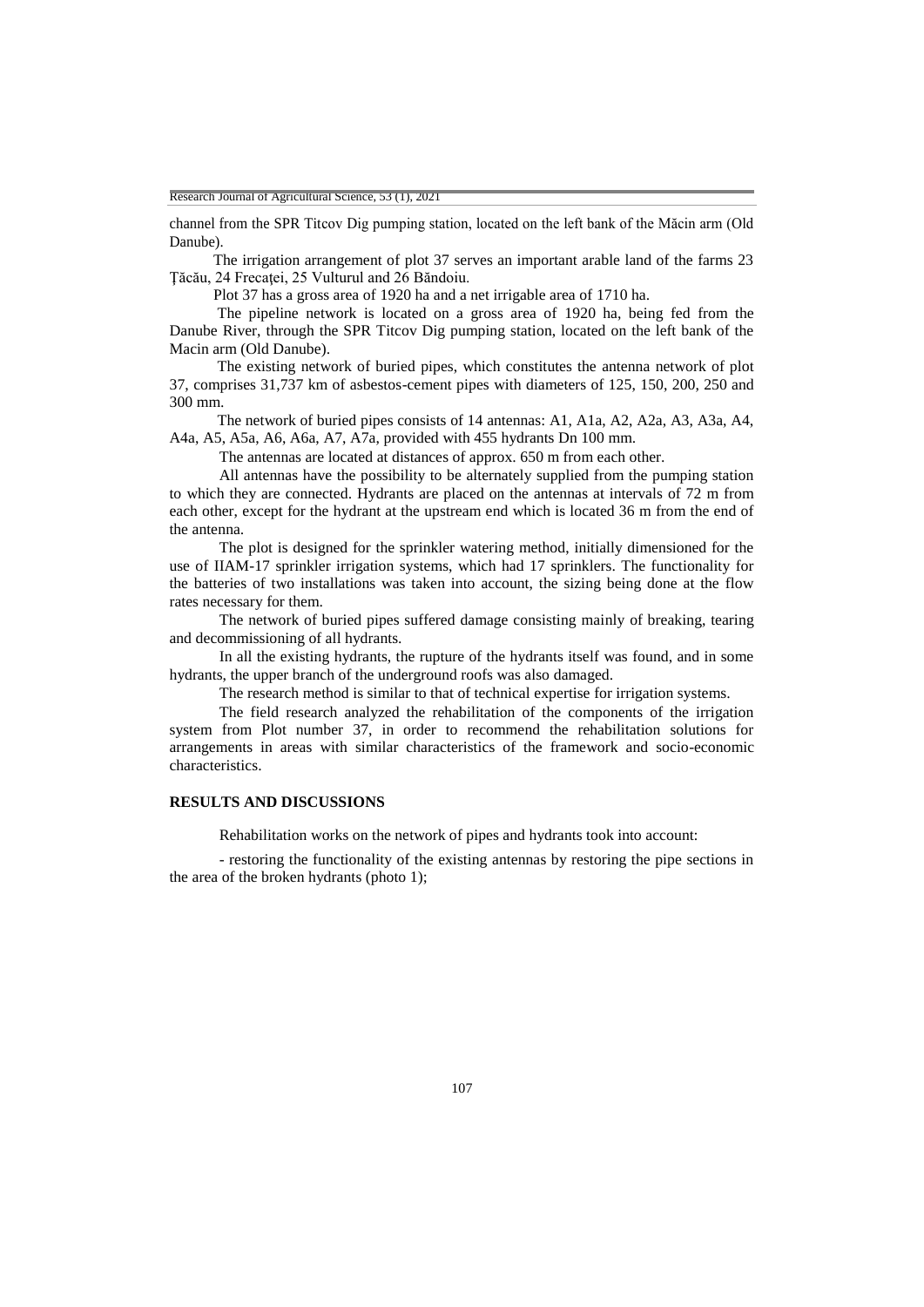

*Photo 1 Hydrant network*

*-* achieving the conditions for the use of modern irrigation equipment provided by OUAI IMB (Organization of Individual Water Users from the Big Island of Brăila) for drum and hose irrigation installations, respectively for central pivot irrigation installations (photo 2).



*Photo 2 Irrigation system with drum and hose.*

Regarding the rehabilitation of the pipeline and hydrant network, the following works were carried out:

New Dn hydrants (nominal size) 100 mm were purchased and used for irrigation water supply of drum and hose sprinkler irrigation systems. The new hydrants were mounted as follows:

- new hydrants Dn 100 mm on existing pipes 175 pcs.
- 6 pcs. on asbestos-cement pipe Dn 300 mm;
- -59 pcs. on asbestos-cement pipe Dn 250 mm;
- -37 pcs. on asbestos-cement pipe Dn 200 mm;
- -59 pcs. on asbestos-cement pipe Dn 150 mm;
- -14 pcs. on the asbestos-cement pipe Dn 125 mm.
- new hydrants Dn 100 mm on pipes
- PEID (high density polyethylene) 9 pcs.
- 4 pcs. on PEID pipe Dn 280 mm;
- 3 pcs. on PEID pipe Dn 225 mm;
- 2 pcs. on the PEID pipe. Dn 160 mm.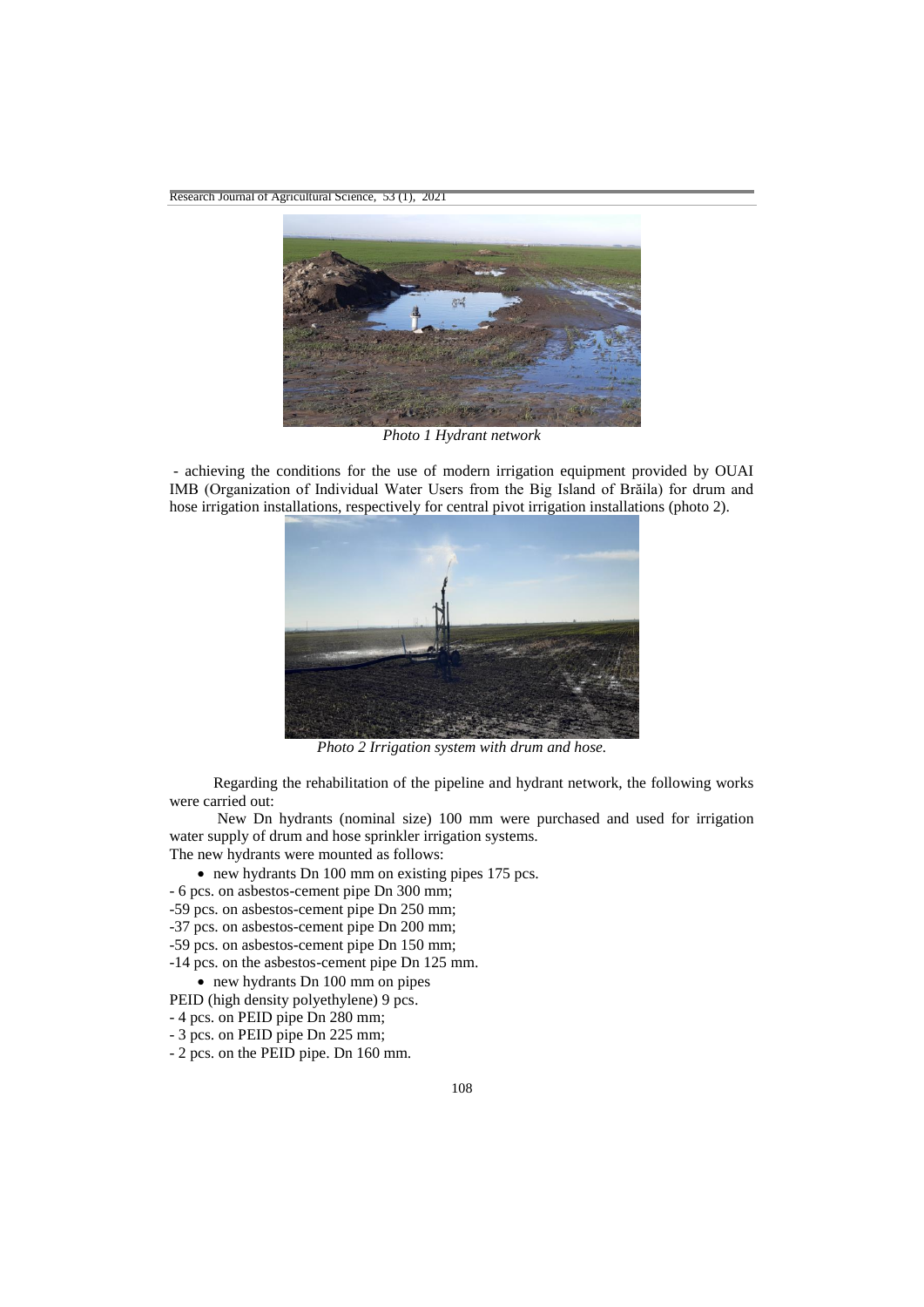The hydrants have a flange connection made of high density polyethylene. Below you is a concrete slab on a 10 cm layer of sand. thickness. The joint is sealed using wide tolerance couplings. The upper part of the hydrant is made of a connecting element with two flanges and a hydrant valve.

The connection of the projected hydrants to the underground pipe will be made through a reduced tee with flange and two wide tolerance sleeves.

To protect the hydrants from breakage caused by the agricultural machinery, protective signals are placed at a short distance from them, without disturbing their normal handling and operation.

 $\triangleright$  New hydrants Dn 150 mm, in number of 45 pcs. were used to supply central pivot irrigation systems.



#### **FERMA VULTURU**

*Photo 3 Pivot layout, Vulturu Farm*

At the Vulturu farm, an area of 200 ha is irrigated with a linear installation of 1000 m, supplied with water from the canal, with the help of a floating pontoon (photo 4).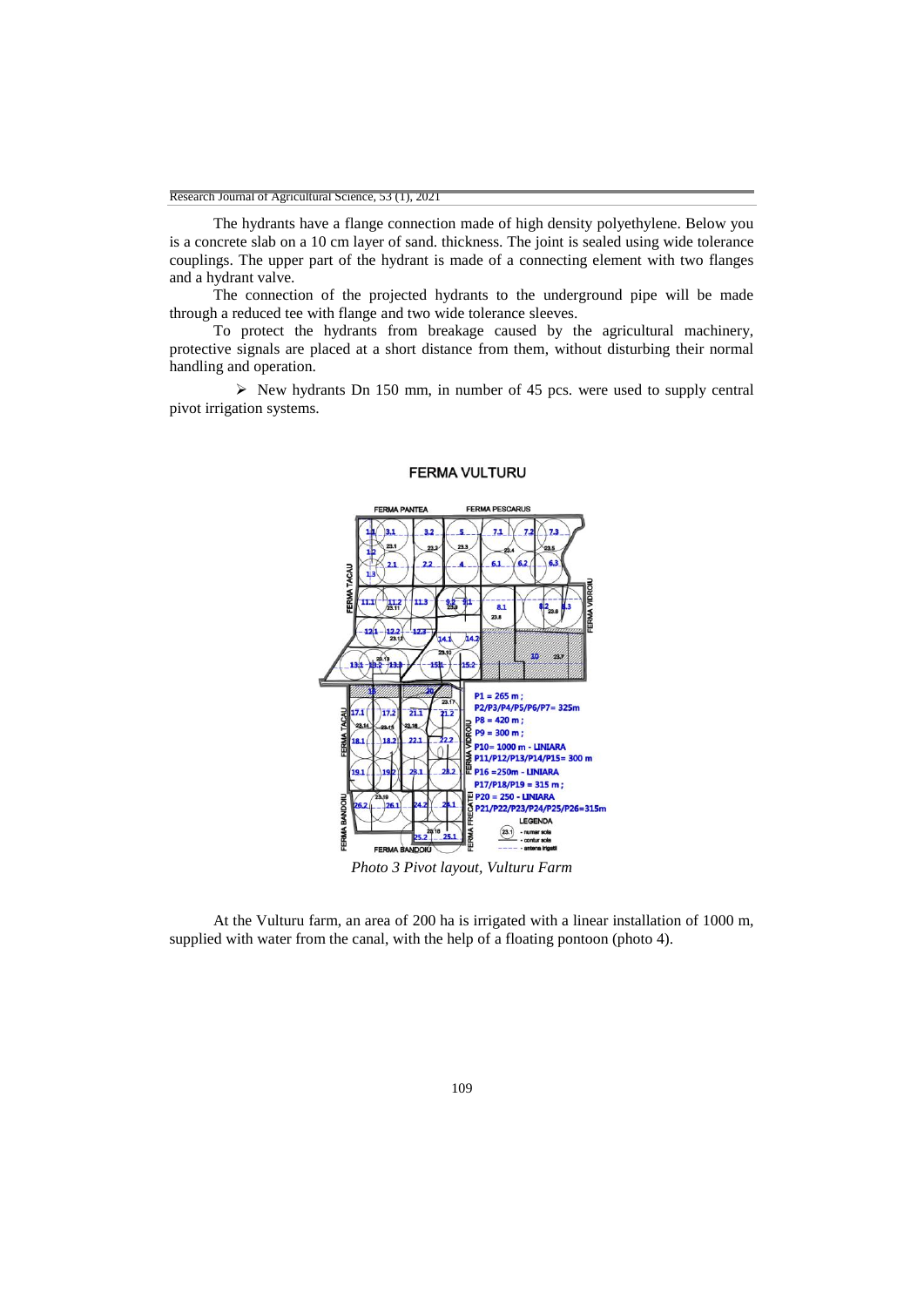

*Photo 4 Linear irrigation system with floating pontoon*

Hydrants are located as follows:

- 41 hydrants on the existing asbestos-cement pipes, of which:
- -22 pcs. on asbestos-cement pipe Dn 250 mm;
- -10 pcs. on asbestos-cement pipe Dn 200 mm;
- -8 pcs. on asbestos-cement pipe Dn 150 mm;
- -1 pc. on asbestos-cement pipe Dn 125 mm.
	- 4 hydrants on the A7 pipeline, HDPE, of which:
- 2 pcs. on HDPE pipe Dn 280 mm;
- 1 -pcs. on HDPE pipe Dn 225 mm;
- 1 pc. PEID pipeline Dn 160 mm.

The pivots are anchored in simple concrete anchoring masses, which gives them a proper stability in operation (photo 5).



*Photo 5 Pivot irrigation system connected to hydrant*

The connection of the hydrants mounted to the underground pipe was made by means of a reduced tee with flange and two wide tolerance sleeves.

To protect the hydrants from breakage caused by the agricultural machine, protective signals are placed at a short distance from them, without disturbing their normal handling and operation.

Restoration of pipe sections with broken hydrants 241 pieces of which 161 rebuilt by replacement with HDPE nozzles and 80 pieces. by plugging with blind flange.

The refurbishment works provided for the pipeline and hydrant network consisted of:

- restoration of the existing pipe sections where the existing hydrants were broken;

 - installation of new hydrants, as well as restoration of the pipe sections for the other broken hydrants (241 pcs.), as follows: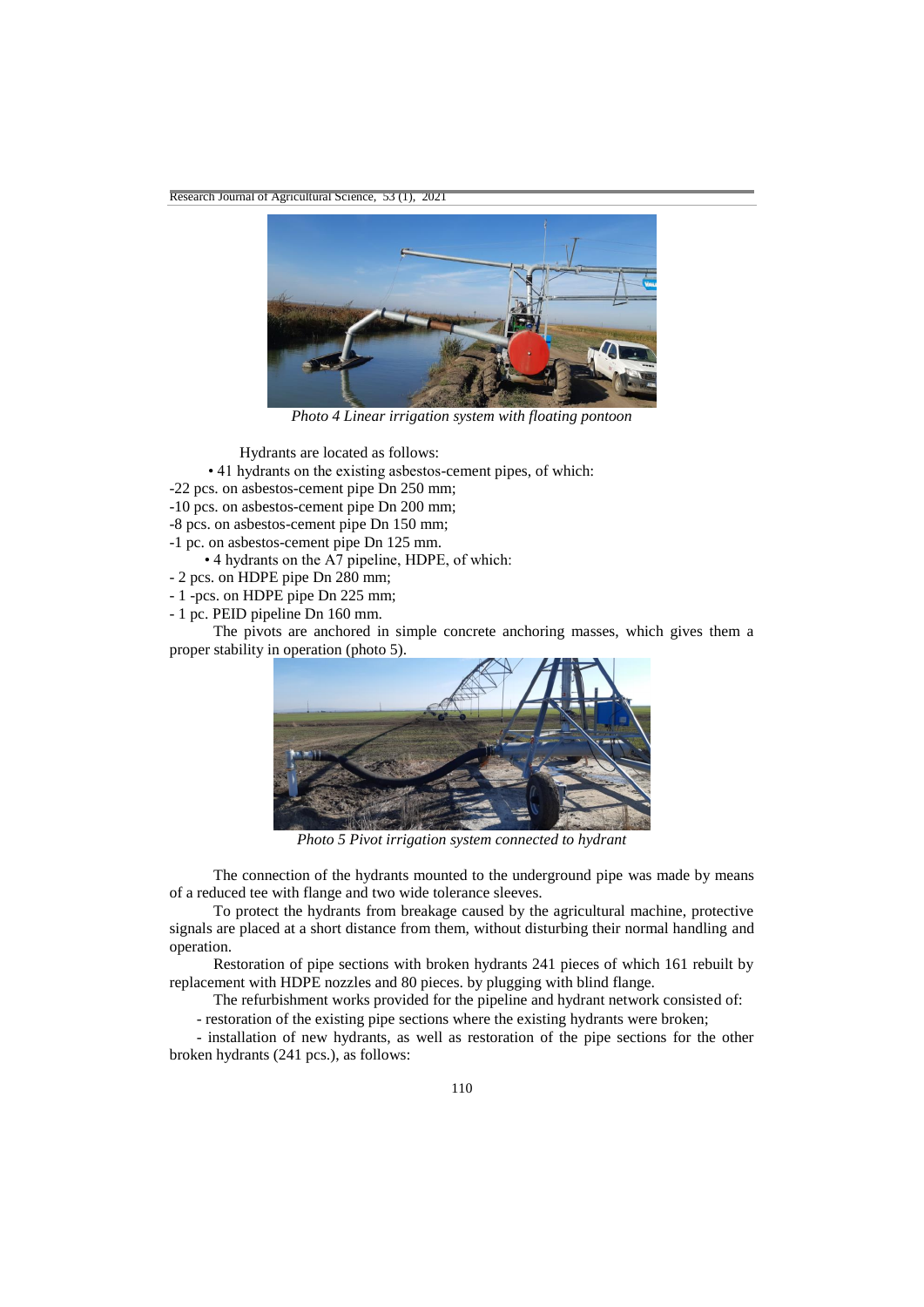- 161 pcs. remade by replacement with PEID nozzles and
- 80 pcs. remade by blind flange plugging.

The restoration of the sections from the existing pipeline where the existing hydrants were broken (241 pcs.) Was performed through two types of works:

a) dismantling the existing broken tees and replacing them with 60 cm long PEID nozzles connected to the existing pipes (total 161 pcs.), of which:

-2 pcs. on asbestos-cement pipe Dn 300 mm;

-93 pcs. on the asbestos-cement pipe Dn 250.mm;

-44 pcs. on asbestos-cement pipe Dn 200 mm;

-18 pcs. on asbestos-cement pipe Dn 150 mm;

-4 pcs. on asbestos-cement pipe Dn 125 mm.

b) mounting of blind flanges on undamaged tees, 80 pcs., of which:

- 1 pc. on asbestos-cement pipe Dn 300 mm;

- 44 pcs. on asbestos-cement pipe Dn 250 mm;

-21 pcs. on asbestos-cement pipe Dn 200 mm;

-14 pcs. on asbestos-cement pipe Dn 150 mm;

In plot 37, 7 new pumping stations were purchased, namely SP37.1, SP 37.2, SP 37.3, SP 37.4, SP 37.5, SP 37.6 and SP 37.7

Irrigation of the surface of plot 37 is done by running 7 pumping stations that serve this plot, on the site of the former pumping stations.

Irrigation of the surface of plot 37 is done by running 7 pumping stations that serve this plot, on the site of the former pumping stations. Compared to the existing situation, there were differences in parameters due to use

 other types of watering installations, of modern type, which require different flow and pressure values than those taken into account at the time of the arrangement.

The use of the same type of irrigation system (for the whole plot) led to the equipment of all stations with submersible electric pumps with identical characteristics:

 $- Qp = 80$  L/s Hp = 70 mCA, P = 115 kW.

States SP37.2 + SP37.7 were each equipped with two self-coupling submersible electric pumps, having the following characteristics:

- Qpompa= 
$$
80 \text{ L/s}
$$
,  $Hp = 70 \text{ Mca}$ 

 The SP37.1 station will be equipped only with an electric pump, having the following characteristics:

- Qpompa = 
$$
80 \text{ L/s}
$$
,  $Hp = 70 \text{ mCA}$ 

#### **Realization of constructions**

On the site of each station, before the start of the works, the existing  $2.0x1.0x1.0$ m concrete pedestals were demolished, as well as the 1.0x1.0x0.65 m anchoring massifs.

The solution adopted for the stations is of reinforced concrete tank type with dimensions in plan, inside 3.20 x 2.30 m, except for the tank of station sp 37.1, which has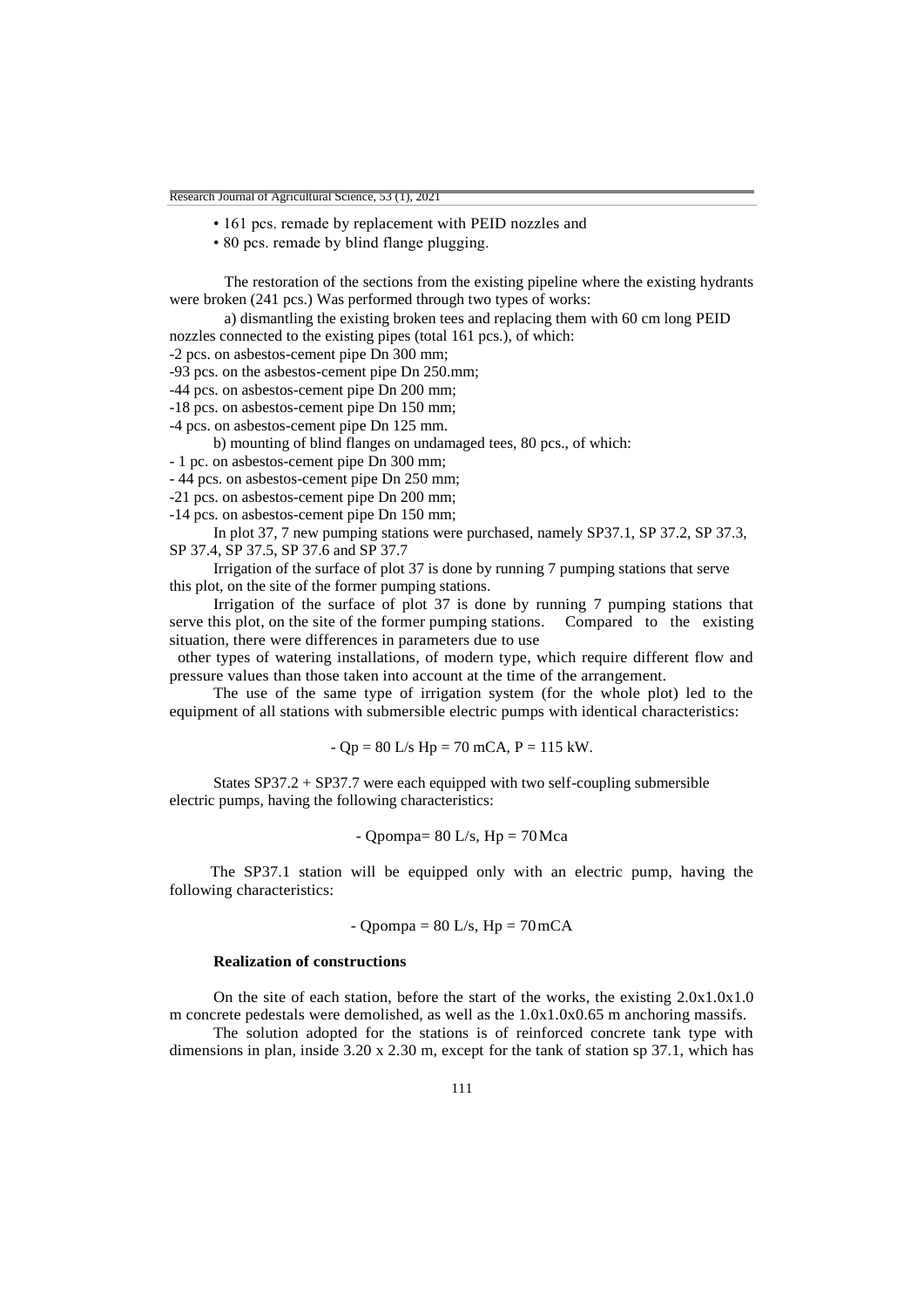dimensions in plan inside 3.20 x 1.40 m. The walls are 25 cm thick, the screed has 30 cm thick.

The depth of the station tanks was established so that the electric pumps were provided with drowning compared to the minimum water level in the AC 7-3 supply channel.

 $\triangleright$  SP 37.1 - h=2.50 m.

 $\triangleright$  SP 37.2 - h=3.00 m.

 $\triangleright$  SP 37.3, 37.4 si SP 37.5 - h=2.50 m.

 $\triangleright$  SP 37.6 - h=3.30 m.

 $\ge$  SP 37.7 - h=3.50 m.

A 10 cm thick layer of C810 leveling concrete was provided under the screed.

Peste stratul de egalizare s-a turnat radierul cuvei.

Groundwater depletion was done with the motor pump on the tractor during the pouring of the concrete.

The positioning of the gaps were made according to the plans of hydromechanical installations, the passage parts will be of tight type.

At the top, a floor 15 cm thick was provided, in which the holes necessary for mounting the pumps were drilled, as well as the access gap.

For access to the tank, a frame with a lid fixed in the concrete slab was provided by means of rods welded by it (photo 6).



*Photo 6 Realization of the annex constructions for concrete tank type stations*

The filling works were carried out in layers of 10-12 cm with the compaction of each layer.

The canal was protected in the suction area with a simple concrete wall 10 cm thick, 3.00 m upstream and 3.00 m downstream of the suction pipes. The pier was made on the side of the station, as well as on the bottom of the canal and on the opposite slope, up to the upper level of the water in the canal (photo 7).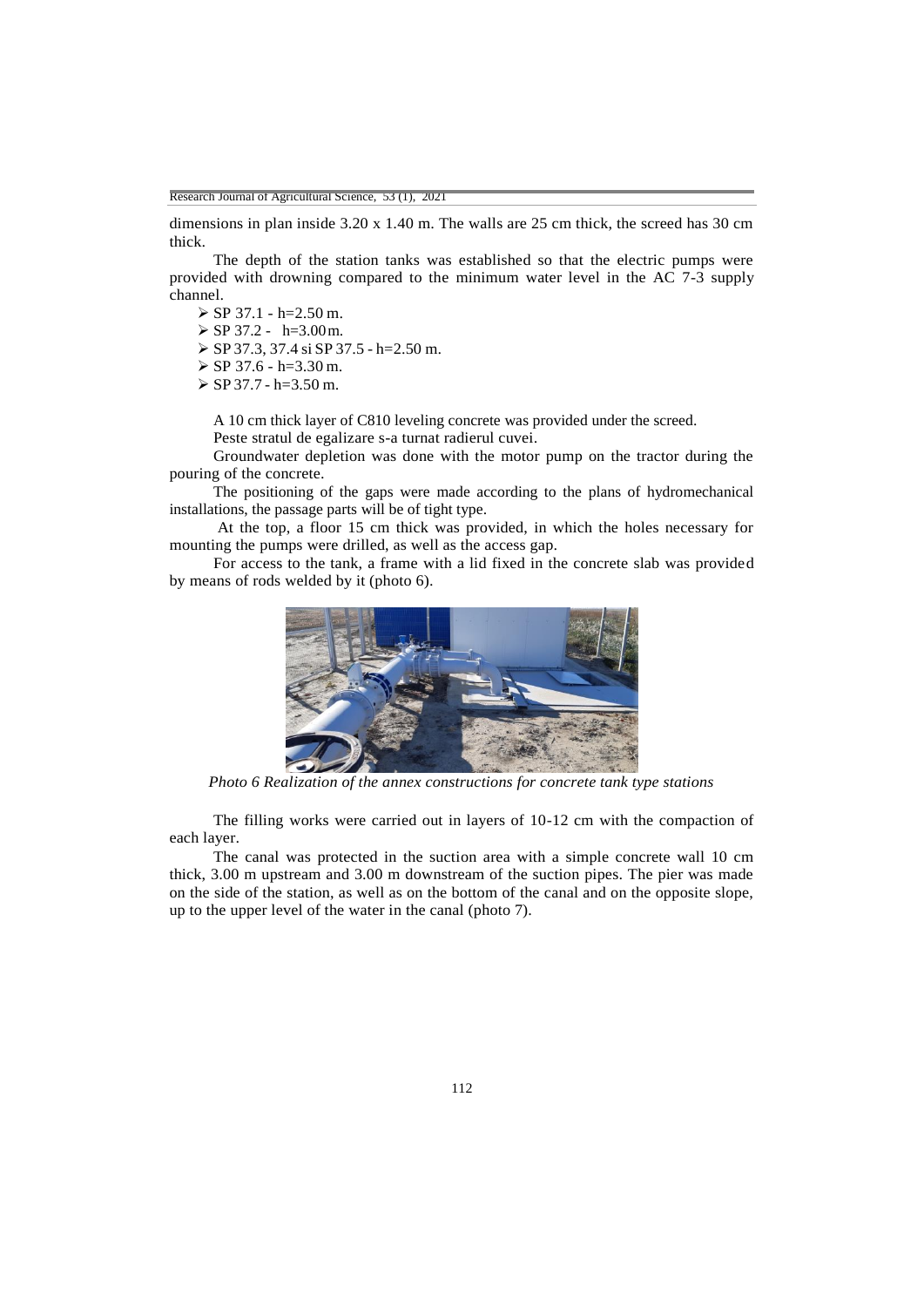

*Photo 7 Protecting the canal in the suction area*

In order to anchor the discharge pipe, four anchoring masses were provided at each station.

In order to support the discharge pipe at the crossing of the canal, two reinforced concrete pillars were provided to support it. The pillars have a section of 30x30 cm and are embedded in foundations of 60x60 cm, laid at the depth of frost in the area (approx. 1.00 m), photo 8.



*Photo 8 Crossing the pipe to the antenna*

### **Automation installation**

The programmable controller mounted in the panel provides two operating modes: "manual" mode (local) used for testing, commissioning and starting of the pumps in the absence of communication and an "automatic" (distance).

In "automatic" mode1 the pumps start / stop depending on the pressure necessary for the operation of the pivots in operation.

To ensure the pressure the flow required by the pivots, the converter adjusts the operating speed of the pump and the other will be switched off or will operate at rated speed (connected to the mains).

The pumps are protected from running without water by placing a minimum level sensor in the tank that will automatically stop the pumps from running.

The display of the panel shows the status of the pumps (on  $/$  off  $/$  failure), all their operating parameters, the number of operating pivots on each antenna, the operating time and the pumped water flow (photo 9).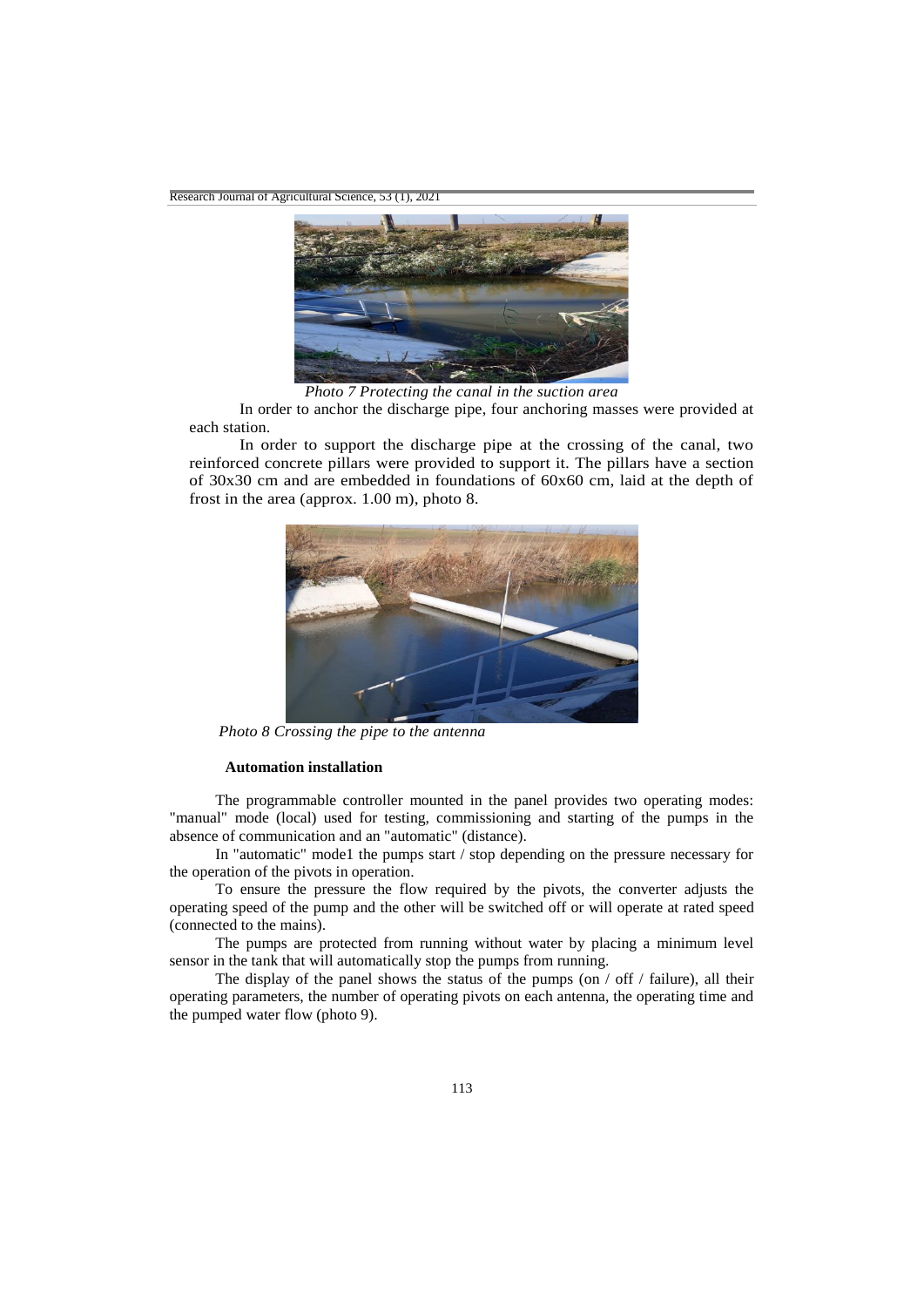

*Photo 9 Pump control panel display*

#### **CONCLUSIONS**

By modernizing and refurbishing the interior irrigation system, in order to supply water to the new central pivot type installations and with drum and hose through which water is distributed to the plants, the number of hydrants has been reduced from 455 (initially provided on the antenna network) , at 226 pcs, of which 184 pcs. having Dn (nominal size) 100 mm and 45 pcs. having Dn 150 mm.

1. Rehabilitation of irrigation systems led to:

- capitalizing at a higher level on the agro-productive potential of the areas served;

- ensuring safe and high yielding agricultural production;

- reducing the negative effects of some limiting environmental factors (prolonged droughts, combating soil erosion);

- improving the microclimate, by avoiding soil degradation and supporting the growth of vegetation in the area.

 2. The rehabilitation of the main irrigation infrastructure in these facilities has led to the achievement of savings in water and energy resources, by reducing losses and applying efficient resource management.

 3. It is estimated that from the point of view of environmental protection, the rehabilitation of irrigation infrastructure has had a favorable impact on the related areas, contributing to the conservation of their biodiversity and the formation of new biotopes.

## **BIBLIOGRAPHY**

- ALBU DUMITRICA, 1993, "Nature reserves, protected areas and natural monuments in the lands of Brăila", Alma Publishing House, Galați.
- ALBU DUMITRICA, DAN I., 2001, "The Big Island of Braila: Strategy for Sustainable Development", National Session with International Participation of Technical-Scientific Communications, Braila, June 22-24, 2001, AGIR Publishing House, Bucharest.
- ANTIPA GR. 1912, The floodplain of the Danube. Its current state and the means of enhancing it. ", Annals of the Institute. Geol. Rom., 1912, vol. IV, 1910, fasc. 2.
- BĂLEANU N. AND CRISTEA A., 2000, "Observations regarding the obtaining and evacuation of waters from the Great Island of Brăila".
- BOTZAN M., 1991, "Hydro-ameliorating valorization of the Romanian Danube Meadow and the Delta", Publishing House of the didactic material and agricultural propaganda. Agricultural propaganda editorial office, Bucharest.
- BOTZAN M, HARET C., I. STANCIU I., VIȘINESCU I., BUHOCIU L., 1991, Hydro-ameliorating valorization of the Romanian Danube Meadow and the Delta, Technical Publishing House, Craiova.